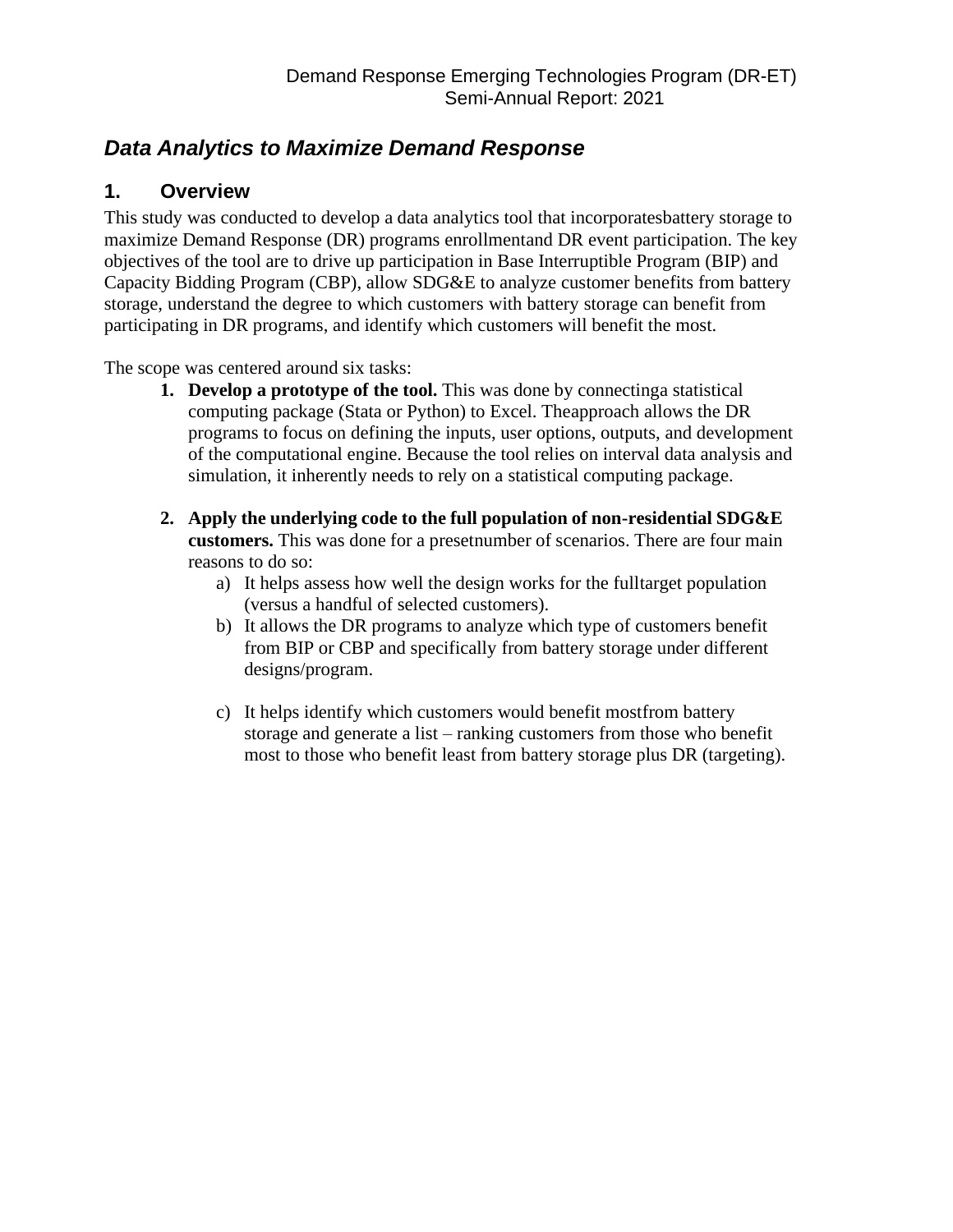### Demand Response Emerging Technologies Program (DR-ET) Semi-Annual Report: 2021

The analysis would include all customers not just thosethat currently have battery storage.

- d) It allows the DR programs to produce individual reportsfor customers and plot figures that can be uploaded to the tool website.
- **3. Run analysis to identify the characteristics of customers that benefit most from DR participation in BIP and CBP, plus customers with battery storage.** The goal is to understand who benefits most and to enable SDG&E to direct aggregators and developers to them. SDG&E implemented twosets of analysis. The first analysis was based solely on factors observable by aggregators and developers – business type, square footage, location (climate zone). The second analysis incorporated information that required access to customer bills and load shape – e.g., concentration of load duration, load shape, ratio of energy to demand charges, etc.
- **4. Reporting and training.** As part of the project, the project team drafted a report (using the Statewide Emerging Technology report template), held biweekly progress meetings, and held an in-person workshop to present results and train users.
- **5. Development of an online website that allows customers to access the sitespecific analysis implemented in Task 2.** Thewebsite contents sit behind a user management system, which requires customers to login and set a password. Only individuals with login credentials are allowed to view the results for a particular customer. This enables the DR programsto compartmentalize what to show to each user (e.g., the content for Gmail is different for different users). Because the analysis is static, it may need to be updated periodically (e.g., once a year) to remain relevant. The budget does not include costs for updating the analysis and website with new results.
- **6. Website module that provides the ability to run customanalyses.** This enables developers, aggregators, and/or sophisticated customers to upload interval data and custominputs for individual customers or for a batch of customers.

## **2. Collaboration**

The progress and results have been shared with other CA IOUs ET-DRLeads. SDG&E's ET Team collaborated with its Demand Response